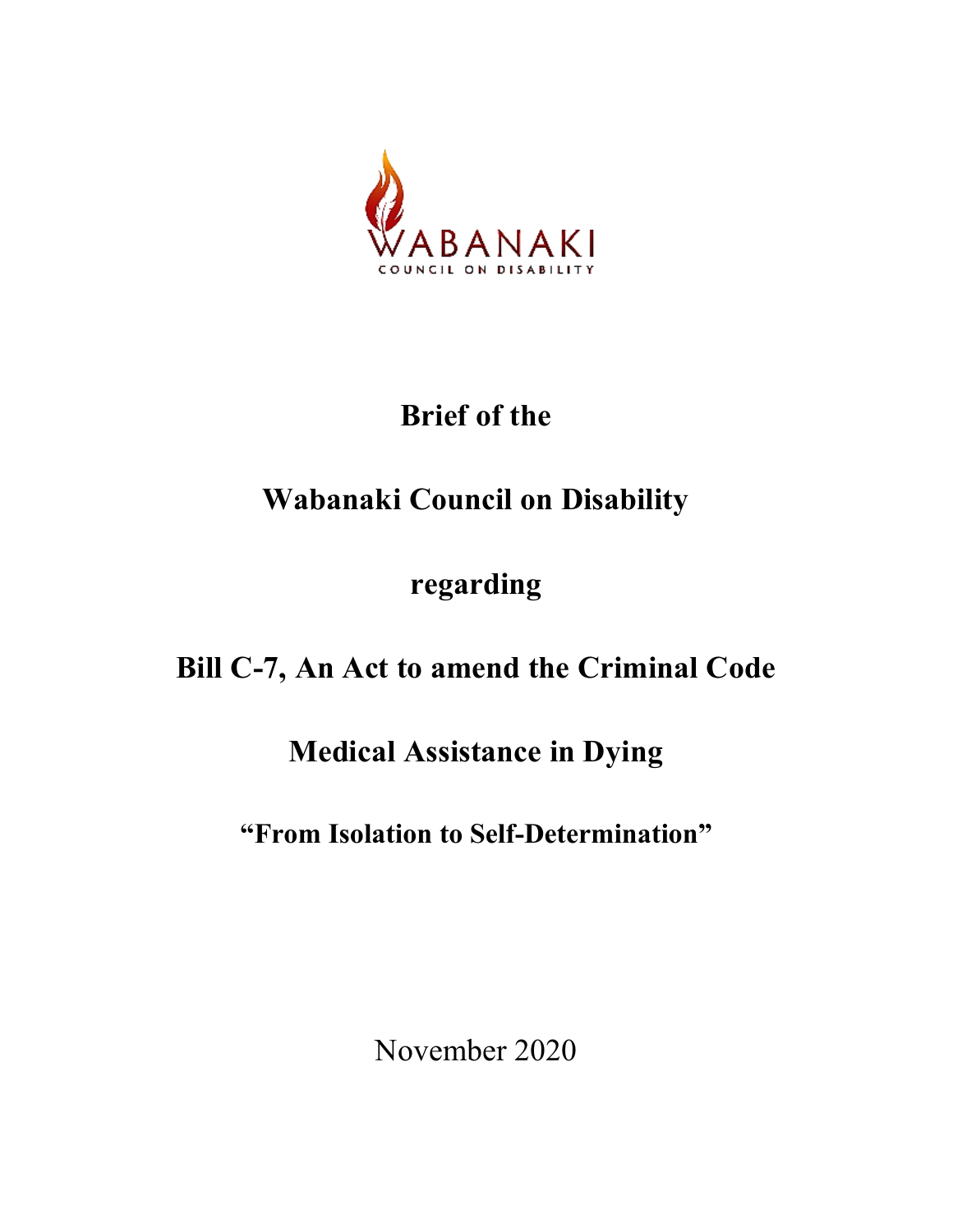On October 5, 2020, the Minister of Justice and Attorney General of Canada reintroduced a bill, which proposes changes to the *Criminal Code's* provisions on medical assistance in dying (MAID). These proposed changes are the same as those introduced in the previous parliamentary session but were delayed due to the onset of the Covid-19 pandemic.

#### **Introduction**

The Wabanaki Council on Disability (WCD) is recognized as an Indigenous organization in Atlantic Canada that advances the economic, social and cultural, spiritual, civil and human rights of Mi'kmaq, Wolastoqiyik (Maliseet), Passamaquoddy, Penobscot, Inuit and Metis persons with disabilities and special needs residing in the Atlantic region.

The Atlantic region (for the purposes of the WCD) is inclusive of all Indigenous Nations ancestral lands which includes the provinces of New Brunswick, PEI, Nova Scotia, Newfoundland/Labrador and the Rivière-du-Loup / Gaspé regions of Quebec. (Wabanaki confederacy ancestral lands also include the eastern part of the USA state of Maine – which is not readily included for the purpose of this Brief.)

#### **Traditional Perspectives of Life and Living**

Traditional Indigenous (Wabanaki) perspectives of life, living, dying, and of persons with disabilities and persons with special needs have very particular significance since our ancestors did not see persons with disabilities and special needs as having deficiencies. They were not compared to other people in reductive ways rather they were held in high esteem and considered as gifts of the creator. Therefore, their lives, knowledge, perspectives of life and living and more were considered to complete the views and understandings of life.

In fact, Indigenous world views of all life on Mother Earth as provided by the Creator were considered sacred and worth cherishing for the gifts they brought to humans. When Indigenous people took the life of any animal they gave thanks to its spirit and life. We thanked them for giving up their life in order for ours to survive. We also gave thanks for the abundant resources provided by Mother Earth and gave her thanks for all of them.

The Wabanaki Council on Disability and our partners are steeped in the traditional ancestral values and beliefs of life and living. We exist to advance the dreams, aspirations and goals of Indigenous persons with disabilities and special needs. Our work is directed to assist them to move from Isolation to Self-Determination.

Present day societies primarily have perspectives of persons with disabilities and special needs as that of weaknesses not strengths; of deficiencies not of competencies, capabilities and capacity – these views are not a strengths-based view however this is the traditional ancestral perspective of Indigenous Nations.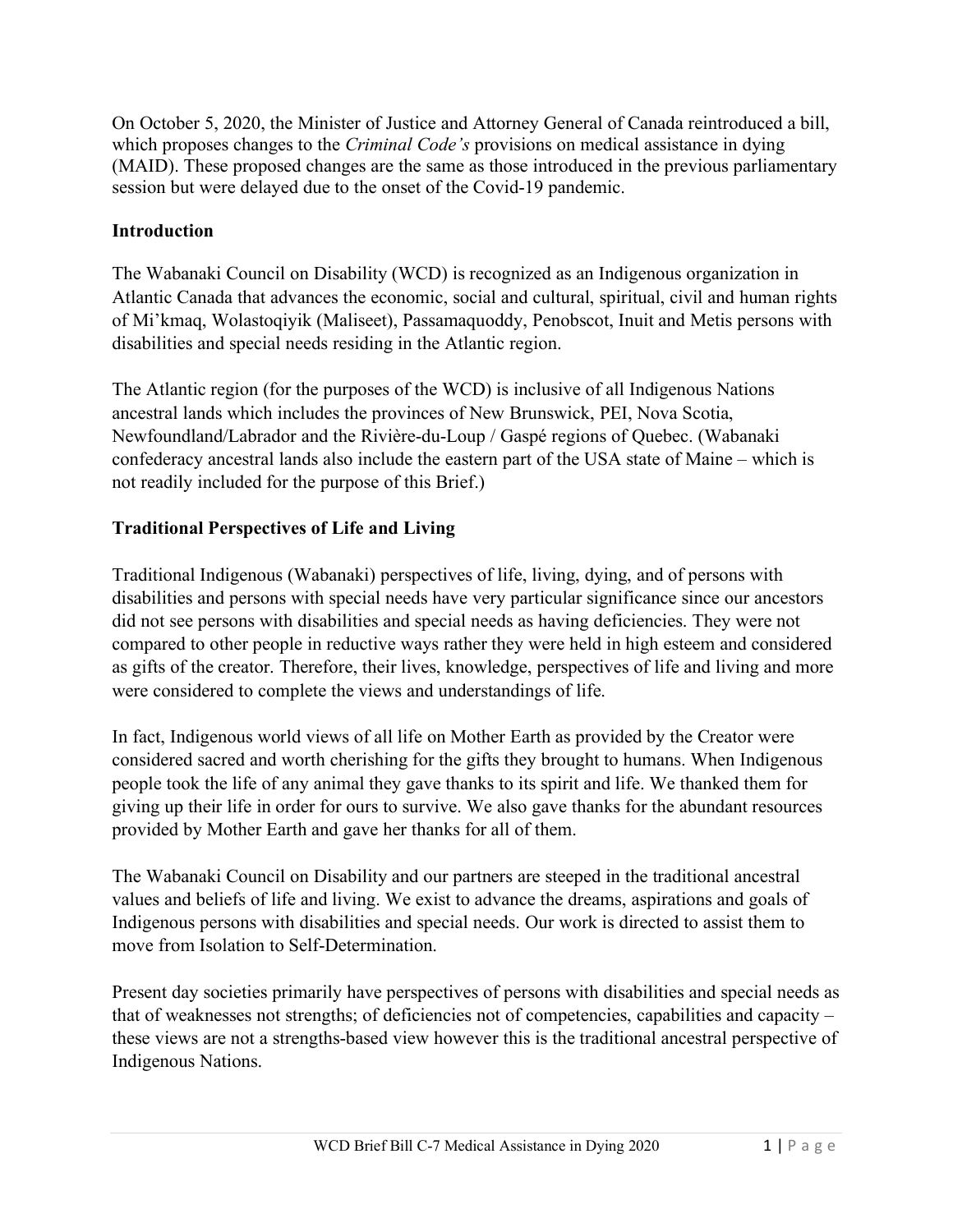The strengths-based view does not support ableism in fact it is counter ableism because all people including persons with disabilities and special needs are as able as everyone else. The strengths based traditional ancestral view finds the strengths in everyone and the purpose is to support them achieving the greatest accomplishments in their special capabilities. Our Elders and Traditional Knowledge Keepers (and other specialists) played significant roles in identifying the gifts of each person and facilitating them to continuous life-long learning by having them learn from others in our societies that also held the knowledge of these special strengths.

Our ancestors and Traditional Knowledge Keepers were very spiritual starting from the perspective that all life had a spirit. This spiritual perspective taught us to value all life – to give thanks for life and to cherish our lives and all life for its purpose and existence.

Indigenous traditional ancestral value of life carried on throughout all stages of life from prebirth to old age. In fact, our ancestors also believed that our spiritual life did not stop rather it continued on in the afterlife – a new life with those who passed-on before us. Some Nations call it the Spirit Walk and it is known by other terms by other Nations. Therefore, life does not end at the death of life on Mother Earth rather it moves into a new realm.

While we cannot definitively say whether or not our ancestors either did or did not exercise assisted dying, we do know that respecting all stages of life had equal value.

#### **Indigenous Persons with Disabilities and Special Needs**

In modern day contexts Indigenous persons with disabilities and special needs face and confront all of the same issues as those of mainstream society. This is inclusive of the fact that for the most part persons with disabilities and special needs are left on the margins of society and many times at best are after-thoughts for government programs, supports and services.

In the case of Indigenous persons with disabilities and special needs many of the supports they require simply do not exist or funded whether on or off reserve. This reality forces many Indigenous persons with disabilities and special needs to live in poverty resulting in poor health and poor living conditions. Further this reality places them at high risk of being taken advantage of or coerced to consider their quality of life. The vulnerability they face is the highest of any people in the country.

It is for these facts that the Wabanaki Council on Disability calls for a moratorium of the current parliamentary deliberations on Bill C-7 and allow for the time for Indigenous groups and organizations to undertake thorough dialogue and discussions with our experts to formulate our positions on the MAID legislation and the Bill C-7 proposed amendments.

To halt the deliberations now would be an act of true reconciliation.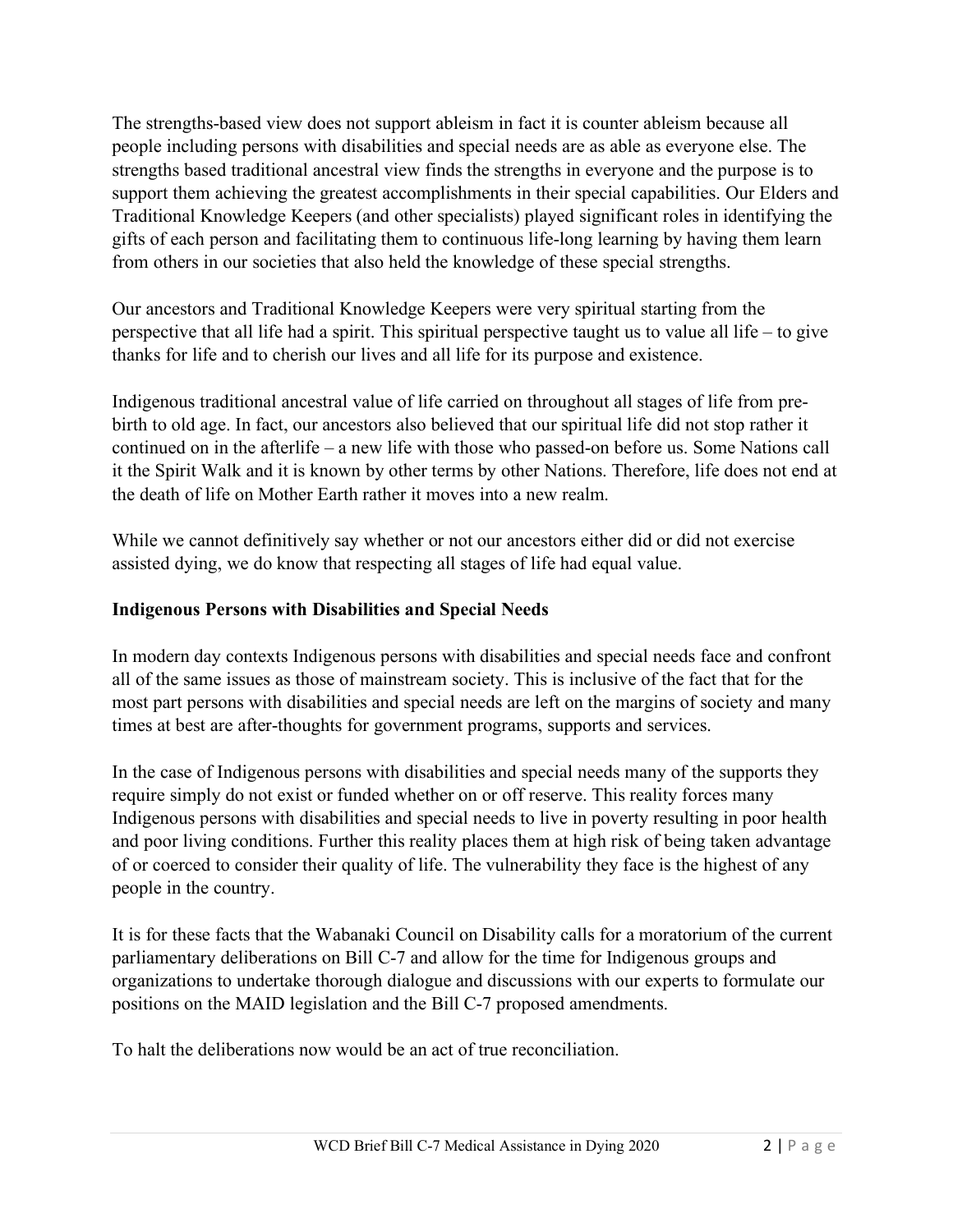There is a very serious and imperative need for Indigenous groups especially those with mandates for persons with disabilities and special needs to fully examine the proposed legislative changes under Bill C-7.

Further, the serious imperativeness of this work is because Indigenous persons with disabilities and special needs truly are the poorest of the poor in Canada. There is no one poorer. There are no peoples more underserved and less provided for. Indigenous persons with disabilities and special needs to not choose to be the poorest or the poor or the most underserved peoples rather they are victims of ableism, of racism and of government policies and programs that do not fully support their goals and aspirations. They are the most left-behind and are the most vulnerable. It They are likely among the highest of at-risk of being coerced to end their lives under the amendments proposed in Bill C-7.

If the Standing Committee on Justice and the government does not provide for full, proper and comprehensive dialogue in Indigenous populations then Indigenous persons with disabilities and special needs could be of the highest rick to unnecessarily die and be put to death because of Bill C-7.

#### **Bill C-7 MAID**

Canadian lawmakers are currently pondering the merits and demerits of proposed amendments to its original legislation on assisted dying. Bill C-7 (MAID) is proposing to make significant changes to the previous legislation based on the finds of the Quebec judicial system under the Truchon-Gladu case. In the judicial decision it found that the 2016 legislation:

*"On September 11, 2019, the Superior Court of Québec found the "reasonable foreseeability of natural death" eligibility criterion in the* Criminal Code*, as well as the "end-of-life" criterion from Quebec's* Act respecting end-of-life care*, to be unconstitutional"*

In essence Bill C-7 attempts to address what was found to be unconstitutional to the 2016 legislation with particular focus of 'safeguards' on "foreseeable death" and "waiver of final consent".

The complexities of everything under and within these proposed amendments are significant.

Unfortunately, the Wabanaki Council on Disability has not had the opportunity to conduct any consultation with our constituents, with our partners, with Elders, Healers, Traditional Knowledge Keepers, medical or legal experts regarding any of the proposed Bill C-7 amendments. Further it appears that the parliamentary Justice Committee has not heard from Indigenous organizations or peoples regarding this topic during this iteration of 'hearings'. This is a major omission.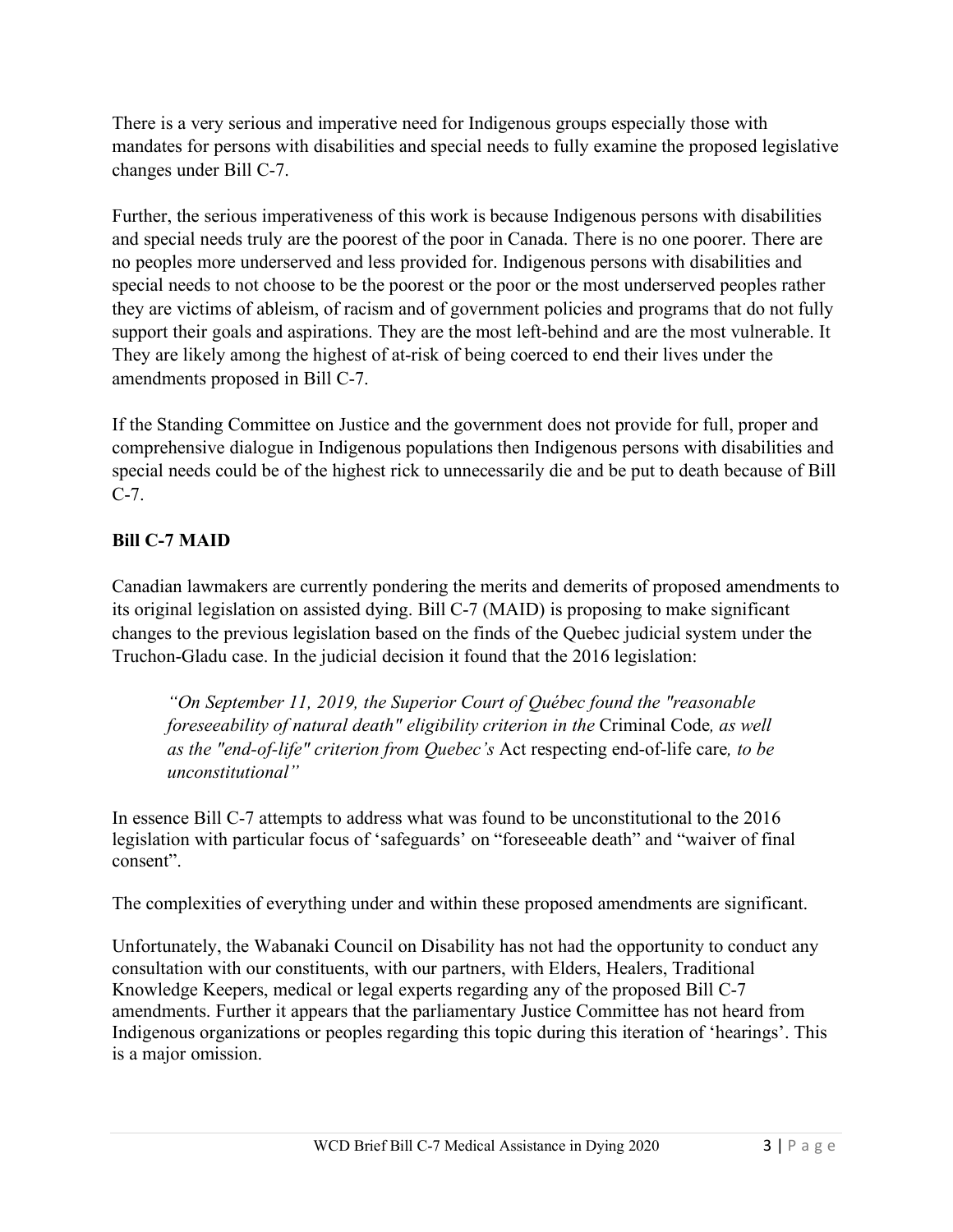It is an omission that should not be allowed to stand rather it is an omission that should be recognized and provided time to be completed. The work related to these consultations cannot be properly or adequately done by the proposed date of December 18, 2020 which seems to be the parliamentary date to have the work completed on Bill C-7.

Indigenous groups and peoples must have the opportunity to conduct the work required to establish their positions on this matter based on our ancestral traditional knowledge and world views.

The Wabanaki Council on Disability is not prepared – at this time – to present recommendations regarding the proposed legislative amendments to the MAID under Bill C-7. It is not possible for the WCD to make any type of recommendations or to highlight cautions regarding Bill C-7 until we have had the opportunity to have effective dialogue on this matter with Indigenous persons with disabilities; with Indigenous persons with special needs; with families; with Indigenous medical, health and wellness health specialists, service providers; with Indigenous traditional resource people including; Elders, Traditional Knowledge Keepers, Indigenous Spiritual Knowledge Keepers, Indigenous legal experts and political leadership.

The Wabanaki Council on Disability is concerned that without any due consideration of Indigenous traditional perspectives, beliefs and knowledge of life and living the impact of MAID and the proposed changes under Bill C-7 could have serious detrimental impacts to Indigenous persons with disabilities and special needs.

The Wabanaki Council on Disability has reviewed some of the briefs submitted to the Standing Committee on Justice (JUST) under the present study. Many of these briefs highlight the probabilities of serious adverse impacts of the MAID legislation on vulnerable peoples especially on persons with disabilities and special needs.

The WCD agrees with these perspectives and serious cautions – the WCD agrees that vulnerable people who are already at the highest levels of risk for being unnecessary victimized through coercion must be properly protected. The WCD postulates that Indigenous persons with disabilities and special needs are the most vulnerable people in Canada. Based on this reality it is of the utmost importance that the WCD have the opportunity to dialogue with Indigenous peoples and communities in the Atlantic region regarding the proposed legislative change to the MAID in Bill C-7.

In closing it is the understanding of the Wabanaki Council on Disability that the current parliamentary work to amend the MAID may actually be unnecessary as the rulings by the Quebec courts may not readily require federal legislative amendment. This as well needs to be clarified.

Advancing the proposed amendments contained in Bill C-7 are not congruent with Indigenous traditional, ancestral values, beliefs and cultural perspectives of life and living or of persons with disabilities and special needs. Moving forward with them poses several concerns to the Wabanaki Council on Disability – concerns that we need to discuss with our people.